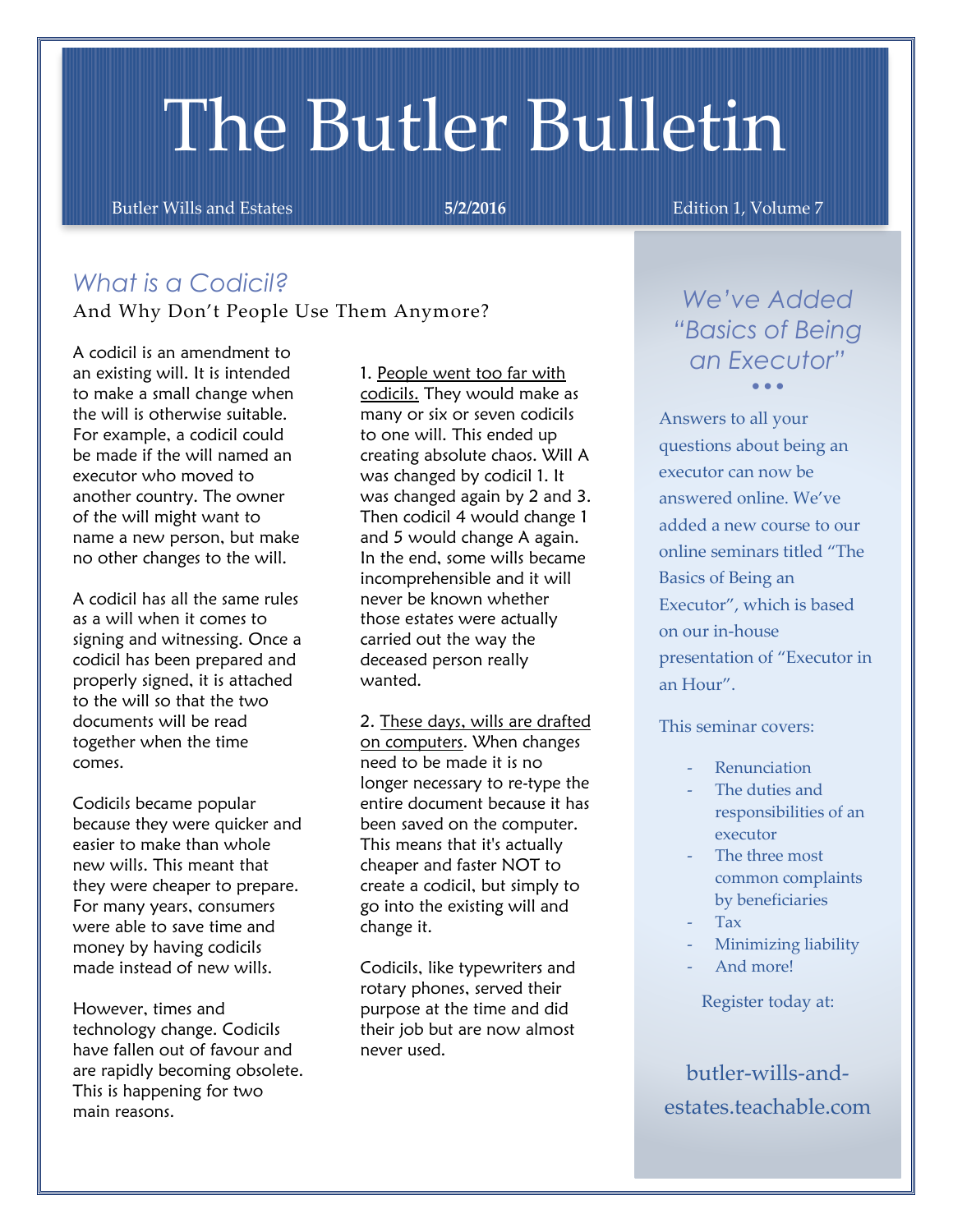## BLOGS YOU MAY FIND USEFUL

Many of our customers are familiar with Lynne's blog, [www.estatelawcanada.blogspot.com](http://www.estatelawcanada.blogspot.com/) Here are some of the other blogs that you may find helpful when looking for Canadian legal information.

[http://blog.tickerlaw.com](http://blog.tickerlaw.com/) - This site has general estate information, and is of particular interest for people who enjoy reading about celebrity estates.

[www.allaboutestates.ca](http://www.allaboutestates.ca/) - On this blog you'll find posts by lawyers, accountants, and senior care specialists, many of which focus on Canadian topics.

[www.yourestatemattersblog.ca](http://www.yourestatemattersblog.ca/) – Written by an Ontario law firm, this blog tackles many Canadian issues and cases.

<https://hullandhull.com/blog> - This blog is written primarily for other lawyers; however, it contains a lot of information.

## **What is the difference between joint tenants, and tenants-in-common?**

When you go to an estate lawyer to discuss your estate plan, he or she should ask you about the title to any properties you have, such as your home, cottage, and revenue properties. Often people know whose names are on the title, but they aren't sure if the situation is a joint tenancy, or if they have tenants-incommon. When it comes to planning your estate there is a huge different.

If there is a joint tenancy, the situation is "last man standing" – when one tenant passes away, the remaining tenant(s) retain ownership of the property. The last person to pass away owns the entire property, and only that last person can give away the property in his or her Will.

With tenants-in-common, each person owns their own portion. For example, if there are three people each person owns one third. Each owner can do whatever they like with that portion, including selling it or giving it away in his or her Will.

With spouses, property is most commonly held as a joint tenancy so that when one person dies, the other person automatically owns the home.

The way your property is owned makes a difference to your estate planning because you cannot give away something you don't own. If you aren't sure what the arrangement is for your property, contact your local Land Registry office.

*Listen for us on VOCM, weekdays at 1:30 pm!*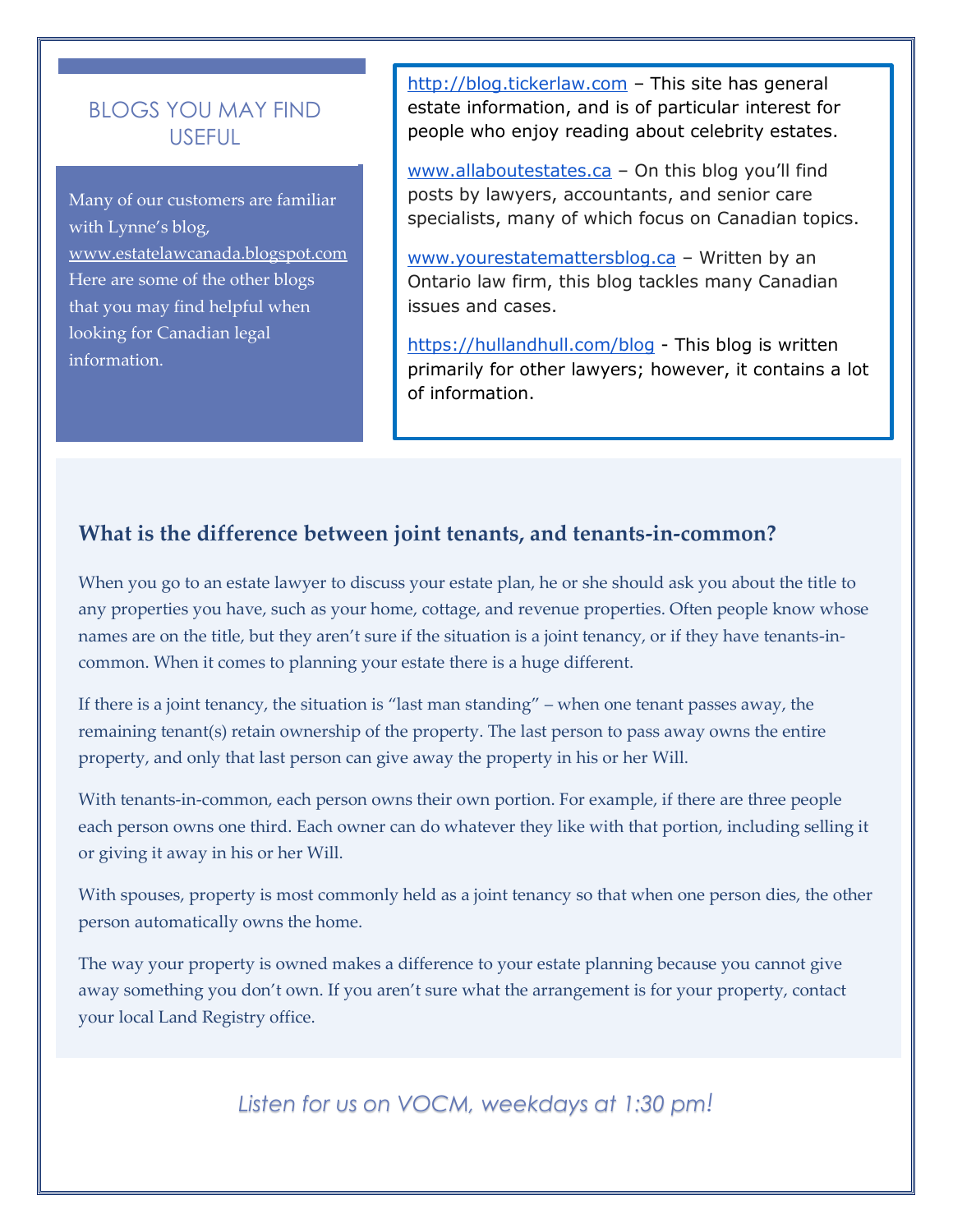# Seminar Tour

From May 17-19 one of our most popular seminar topics will be available outside St. John's!

We will be presenting "Top 10 Estate Planning Mistakes" in Clarenville, Gander, and Grand Falls-Windsor.

Registration fee is \$30.00 and includes:

- a copy of the material presented

- entry into a draw for a copy of Lynne's book, For My Family with Love *(One draw per location)*

- light refreshments

Each seminar is 75 minutes long, and starts at 6:00 pm. Doors open at 5:30 pm.

To register:

## call: 221 5511

## email: [chelsea@butlerwillsandestates.com](mailto:chelsea@butlerwillsandestates.com)

## Online: butler-wills-and-estates.teachable.com

ONLINE, PLEASE NOTE THAT YOUR SEAT IS NOT RESERVED UNTIL PAYMENT IS We ask that payment be made at the time you register. If registering COMPI FTF.

GRAND FALLS-WINDSOR - MAY 17 @ THE MOUNT PEYTON HOTEL

GANDER – MAY 18 @ THE ALBATROSS HOTEL

CLARENVILLE – MAY 19  $@$  THE CLARENVILLE INN

*For groups of 10+ please call us to arrange group pricing.*